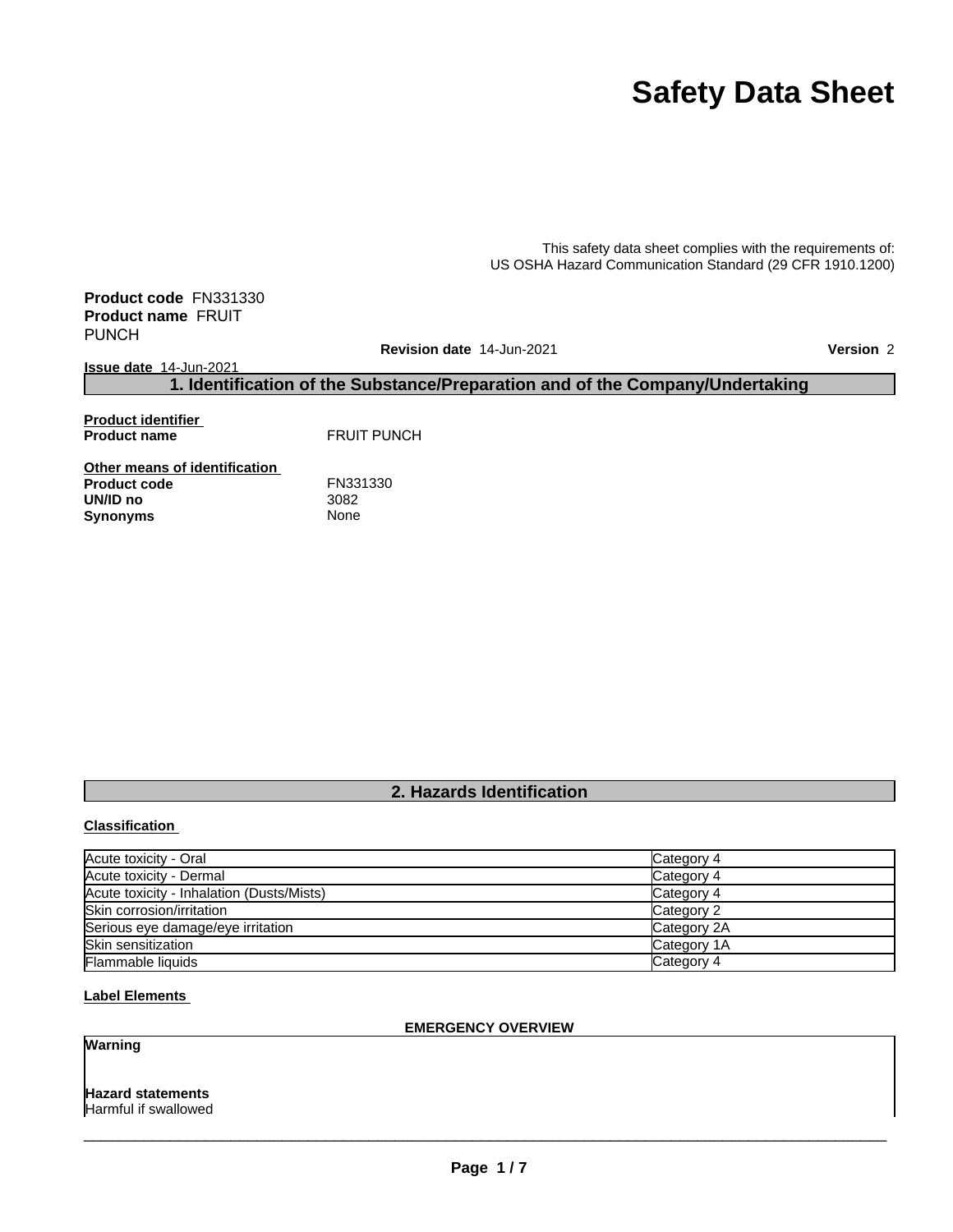

# **Precautionary Statements - Prevention**

Wash face, hands and any exposed skin thoroughly after handling. Do not eat, drink or smoke when using this product. Avoid breathing dust/fume/gas/mist/vapors/spray. Use only outdoors or in a well-ventilated area. Contaminated work clothing must not be allowed out of the workplace. Keep away from flames and hot surfaces. - No smoking. Wear protective gloves/protective clothing/eye protection/face protection.

### **Precautionary Statements - Response**

Specific treatment (see .? on this label). Specific treatment (see .? on this label).

IF IN EYES: Rinse cautiously with water for several minutes. Remove contact lenses, if present and easy to do. Continue rinsing. If eye irritation persists: Get medical advice/attention.

IF ON SKIN: Wash with plenty of water and soap. Call a POISON CENTER or doctor if you feel unwell. Take off contaminated clothing and wash it before reuse. If skin irritation or rash occurs: Get medical advice/attention.

IF INHALED: Remove person to fresh air and keep comfortable for breathing. Call a POISON CENTER or doctor if you feel unwell. IF SWALLOWED: Call a POISON CENTER or doctor if you feel unwell. Rinse mouth. air and keep comfortable for breathing. Call a POISON CENTER or doctor if you feel<br>NTER or doctor if you feel unwell. Rinse mouth.<br>N<sub>1</sub> or foam to extinguish.<br>2, or foam to extinguish.<br>2, or foam to extinguish.<br>al<br>poproved

In case of fire: Use CO2, dry chemical, or foam to extinguish.

# **Precautionary Statements - Storage**

Store in a well-ventilated place. Keep cool.

# **Precautionary Statements - Disposal**

### **Hazards not otherwise classified (HNOC)**

### **Other Information**

### **Description of first aid measures**

| Rinse thoroughly with plenty of water for at least 15 minutes, lifting lower and upper eyelids. |
|-------------------------------------------------------------------------------------------------|
| Wash skin with soap and water. Wash off immediately with plenty of water. Wash                  |
| Remove to fresh air. If breathing is difficult, give oxygen. Move to fresh air in case of       |
|                                                                                                 |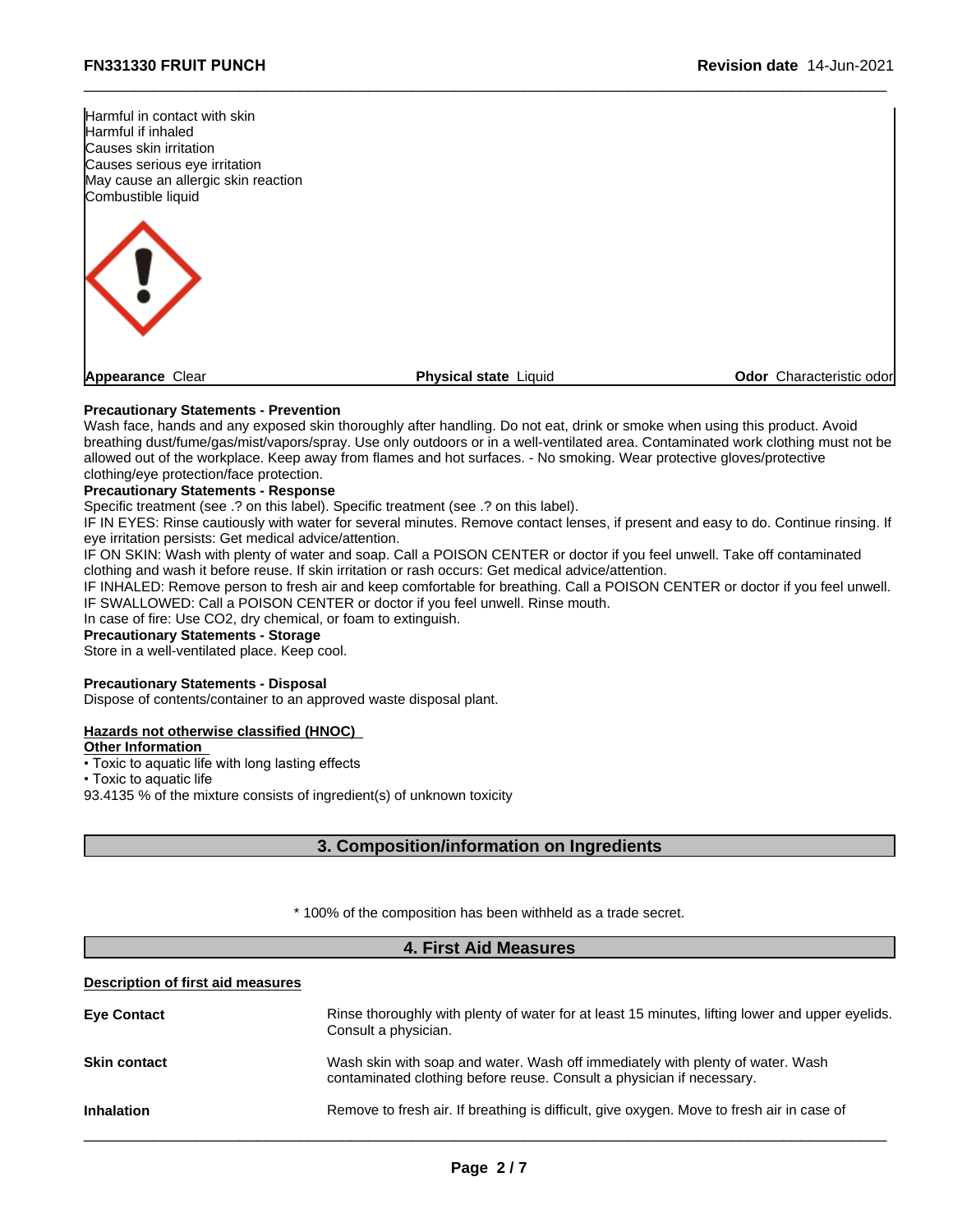|                                                             | accidental inhalation of vapors. If not breathing, give artificial respiration.                                                                                                                            |
|-------------------------------------------------------------|------------------------------------------------------------------------------------------------------------------------------------------------------------------------------------------------------------|
| Ingestion                                                   | Clean mouth with water and drink afterwards plenty of water. Never give anything by mouth<br>to an unconscious person. Do not induce vomiting without medical advice. Consult a<br>physician if necessary. |
| Most important symptoms and effects, both acute and delayed |                                                                                                                                                                                                            |
| Symptoms                                                    | No information available.                                                                                                                                                                                  |
|                                                             | Indication of any immediate medical attention and special treatment needed                                                                                                                                 |
| Note to physicians                                          | Treat symptomatically.                                                                                                                                                                                     |
|                                                             | 5. Fire-Fighting Measures                                                                                                                                                                                  |
| Suitable Extinguishing Media                                | Use extinguishing measures that are appropriate to local circumstances and the surrounding environment.                                                                                                    |
|                                                             |                                                                                                                                                                                                            |

### **Suitable Extinguishing Media**

**Unsuitable extinguishing media** .

### **Specific hazards arising from the chemical**

Combustible material.

**Hazardous combustion products**Irritating or toxic substances may be emitted upon burning, combustion, or decomposition.

### **Explosion data Sensitivity to Mechanical Impact** None. **Sensitivity to Static Discharge** None.

# **Special protective actions for fire-fighters**

As in any fire, wear self-contained breathing apparatus pressure-demand, MSHA/NIOSH (approved or equivalent) and full protective gear. **6. Accidental Release Measures**

### **Personal precautions, protective equipment and emergency procedures**

| <b>Personal precautions</b> | Ensure adequate ventilation, especially in confined areas. Avoid contact with skin, eyes and |
|-----------------------------|----------------------------------------------------------------------------------------------|
|                             | inhalation of vapors. Wear protective gloves/protective clothing and eye/face protection.    |
|                             | Wash thoroughly after handling.                                                              |
|                             |                                                                                              |

|                                                      | Personal precautions, protective equipment and emergency procedures                                                                                                                                                          |  |  |
|------------------------------------------------------|------------------------------------------------------------------------------------------------------------------------------------------------------------------------------------------------------------------------------|--|--|
| <b>Personal precautions</b>                          | Ensure adequate ventilation, especially in confined areas. Avoid contact with skin, eyes and<br>inhalation of vapors. Wear protective gloves/protective clothing and eye/face protection.<br>Wash thoroughly after handling. |  |  |
| <b>Environmental precautions</b>                     |                                                                                                                                                                                                                              |  |  |
| <b>Environmental precautions</b>                     | See Section 12 for additional Ecological Information.                                                                                                                                                                        |  |  |
| Methods and material for containment and cleaning up |                                                                                                                                                                                                                              |  |  |
| <b>Methods for Containment</b>                       | Prevent further leakage or spillage if safe to do so.                                                                                                                                                                        |  |  |
| Methods for cleaning up                              | Pick up and transfer to properly labeled containers.                                                                                                                                                                         |  |  |
|                                                      | 7. Handling and Storage                                                                                                                                                                                                      |  |  |
| <b>Precautions for safe handling</b>                 |                                                                                                                                                                                                                              |  |  |
| Advice on safe handling                              | Handle in accordance with good industrial hygiene and safety practice. Avoid contact with                                                                                                                                    |  |  |

### **Precautions for safe handling**

**Advice on safe handling** Handle in accordance with good industrial hygiene and safety practice. Avoid contact with skin, eyes or clothing. Avoid breathing vapors or mists. Ensure adequate ventilation, especially in confined areas. Wash thoroughly after handling. When using do not eat, drink or smoke.

### **Conditions for safe storage, including any incompatibilities**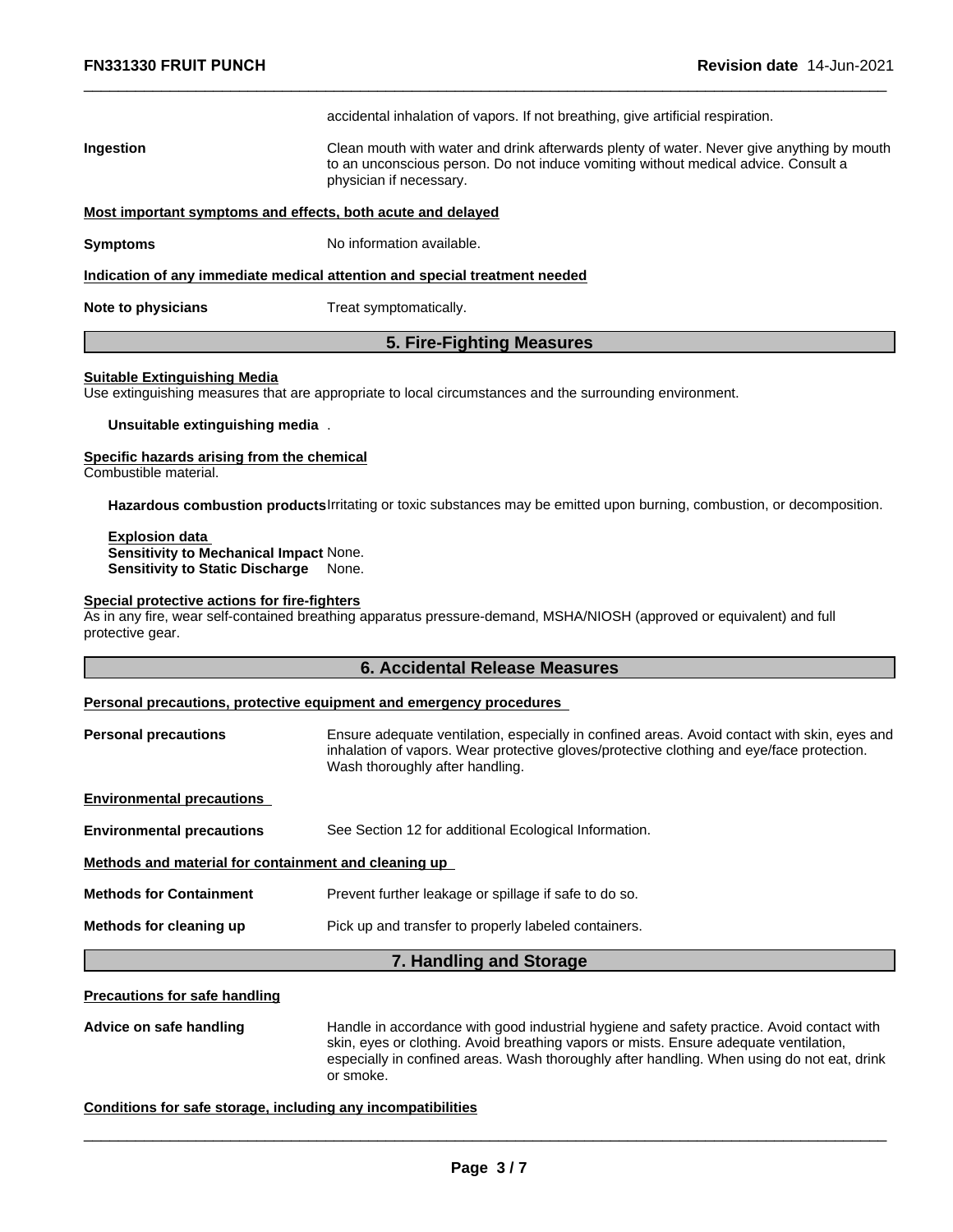| <b>FN331330 FRUIT PUNCH</b>                           | <b>Revision date 14-Jun-2021</b>                                                                                                                                                                                                                                                                                                                                                               |
|-------------------------------------------------------|------------------------------------------------------------------------------------------------------------------------------------------------------------------------------------------------------------------------------------------------------------------------------------------------------------------------------------------------------------------------------------------------|
| <b>Storage Conditions</b>                             | Keep containers tightly closed in a dry, cool and well-ventilated place. Protect from sunlight.<br>Keep locked up and out of reach of children.                                                                                                                                                                                                                                                |
| Incompatible materials                                | None known based on information supplied.                                                                                                                                                                                                                                                                                                                                                      |
|                                                       | 8. Exposure Controls/Personal Protection                                                                                                                                                                                                                                                                                                                                                       |
| <b>Control parameters</b>                             |                                                                                                                                                                                                                                                                                                                                                                                                |
| <b>Exposure guidelines</b>                            | This product, as supplied, does not contain any hazardous materials with occupational<br>exposure limits established by the region specific regulatory bodies.                                                                                                                                                                                                                                 |
| <b>Appropriate engineering controls</b>               |                                                                                                                                                                                                                                                                                                                                                                                                |
| <b>Engineering controls</b>                           | Showers<br>Eyewash stations<br>Ventilation systems.                                                                                                                                                                                                                                                                                                                                            |
|                                                       | Individual protection measures, such as personal protective equipment                                                                                                                                                                                                                                                                                                                          |
| <b>Eye/Face Protection</b>                            | Wear safety glasses with side shields (or goggles). Avoid contact with eyes.                                                                                                                                                                                                                                                                                                                   |
| <b>Skin and Body Protection</b>                       | Avoid contact with skin. Wear protective gloves and protective clothing.                                                                                                                                                                                                                                                                                                                       |
| <b>Respiratory protection</b>                         | If exposure limits are exceeded or irritation is experienced, NIOSH/MSHA approved<br>respiratory protection should be worn. Positive-pressure supplied air respirators may be<br>required for high airborne contaminant concentrations. Respiratory protection must be<br>provided in accordance with current local regulations. Ensure adequate ventilation,<br>especially in confined areas. |
| <b>General hygiene considerations</b>                 | Handle in accordance with good industrial hygiene and safety practice. Do not eat, drink or<br>smoke when using this product. When using do not eat, drink or smoke. Avoid contact with<br>skin, eyes or clothing. Wear suitable gloves and eye/face protection. Regular cleaning of<br>equipment, work area and clothing is recommended. Avoid breathing (dust, vapor, mist,<br>gas).         |
|                                                       | 9. Physical and Chemical Properties                                                                                                                                                                                                                                                                                                                                                            |
| Information on basic physical and chemical properties |                                                                                                                                                                                                                                                                                                                                                                                                |
| <b>Physical state</b>                                 | Liquid                                                                                                                                                                                                                                                                                                                                                                                         |

# **Information on basic physical and chemical properties**

| <b>Physical state</b><br>Appearance<br>Color | Liquid<br>Clear<br>Pale Yellow to Yellow | Odor<br><b>Odor threshold</b> | Characteristic odor<br>Not applicable |
|----------------------------------------------|------------------------------------------|-------------------------------|---------------------------------------|
| <b>Property</b>                              | Values                                   | Remarks • Method              |                                       |
| рH                                           | Not applicable                           |                               |                                       |
| Melting point / freezing point               | Not applicable                           |                               |                                       |
| Boiling point / boiling range                | No data available                        |                               |                                       |
| <b>Flash Point</b>                           | 90 °C / 194 °F                           |                               |                                       |
| <b>Evaporation Rate</b>                      | Not applicable                           |                               |                                       |
| Flammability (solid, gas)                    | Not applicable                           |                               |                                       |
| <b>Flammability Limit in Air</b>             |                                          |                               |                                       |
| Upper flammability limit:                    | Not applicable                           |                               |                                       |
| Lower flammability limit:                    | Not applicable                           |                               |                                       |
| Vapor pressure                               | Not applicable                           |                               |                                       |
| <b>Vapor Density</b>                         | Not applicable                           |                               |                                       |
| <b>Specific gravity</b>                      | Not applicable                           |                               |                                       |
| <b>Water solubility</b>                      | Not applicable                           |                               |                                       |
| Solubility in other solvents                 | Not applicable                           |                               |                                       |
| <b>Partition coefficient</b>                 | Not applicable                           |                               |                                       |
| <b>Autoignition Temperature</b>              | Not applicable                           |                               |                                       |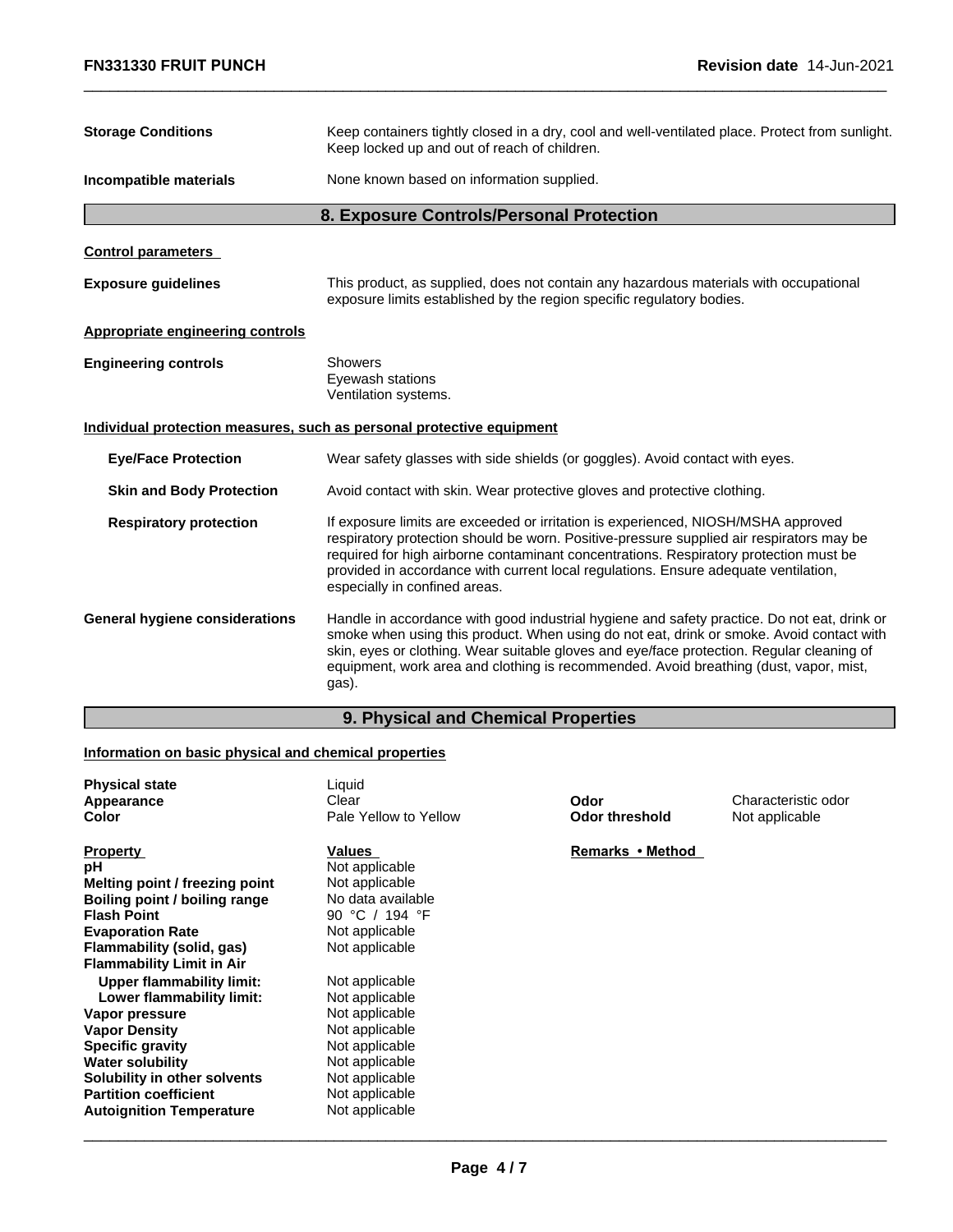|                                  | 10. Stability and Reactivity |  |
|----------------------------------|------------------------------|--|
| <b>Bulk Density</b>              | Not applicable               |  |
| <b>Density</b>                   | Not applicable               |  |
| VOC content (%)                  | Not applicable               |  |
| <b>Molecular weight</b>          | Not applicable               |  |
| <b>Softening point</b>           | not applicable               |  |
| <b>Other Information</b>         |                              |  |
| <b>Oxidizing properties</b>      | Not applicable               |  |
| <b>Explosive properties</b>      | Not applicable               |  |
| <b>Dynamic viscosity</b>         | Not applicable               |  |
| <b>Kinematic viscosity</b>       | No data available            |  |
| <b>Decomposition temperature</b> | Not applicable               |  |

 $\_$  ,  $\_$  ,  $\_$  ,  $\_$  ,  $\_$  ,  $\_$  ,  $\_$  ,  $\_$  ,  $\_$  ,  $\_$  ,  $\_$  ,  $\_$  ,  $\_$  ,  $\_$  ,  $\_$  ,  $\_$  ,  $\_$  ,  $\_$  ,  $\_$  ,  $\_$  ,  $\_$  ,  $\_$  ,  $\_$  ,  $\_$  ,  $\_$  ,  $\_$  ,  $\_$  ,  $\_$  ,  $\_$  ,  $\_$  ,  $\_$  ,  $\_$  ,  $\_$  ,  $\_$  ,  $\_$  ,  $\_$  ,  $\_$  ,

### **Chemical stability**

Stable under recommended storage conditions.

# **Possibility of Hazardous Reactions**

None under normal processing.

# **Conditions to avoid**

Extremes of temperature and direct sunlight.

### **Incompatible materials**

None known based on information supplied.

# **Hazardous Decomposition Products**

None known based on information supplied.

# **11. Toxicological Information**

# **Information on likely routes of exposure**

# **Product Information**

| <b>Inhalation</b>   | Avoid breathing vapors or mists. Harmful if inhaled.                                                               |
|---------------------|--------------------------------------------------------------------------------------------------------------------|
| <b>Eye Contact</b>  | Avoid contact with eyes. Causes serious eye irritation.                                                            |
| <b>Skin contact</b> | Avoid contact with skin. Irritating to skin. Harmful in contact with skin. May cause an allergic<br>skin reaction. |
| Ingestion           | Harmful if swallowed.                                                                                              |

# **Information on toxicological effects**

| Symptoms                                                                                                  | No information available.                                                                                            |
|-----------------------------------------------------------------------------------------------------------|----------------------------------------------------------------------------------------------------------------------|
|                                                                                                           | Delayed and immediate effects as well as chronic effects from short and long-term exposure                           |
| Skin corrosion/irritation<br>Serious eye damage/eye irritation<br>Sensitization<br>Germ cell mutagenicity | Irritating to skin.<br>Causes serious eye irritation.<br>May cause sensitization by skin contact.<br>Not classified. |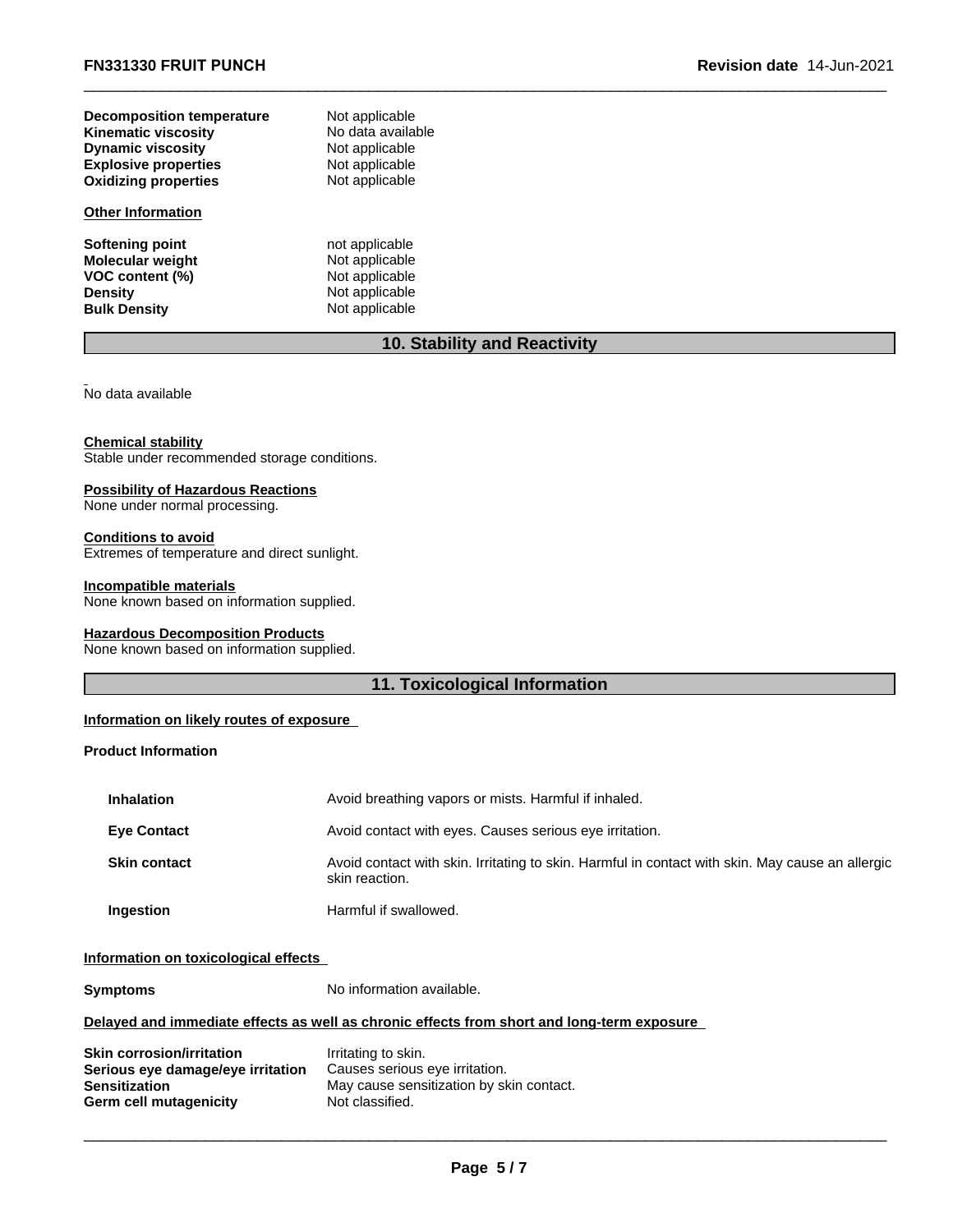| Carcinogenicity                 |                                                                               |                            | The table below indicates whether each agency has listed any ingredient as a carcinogen.                                  |             |
|---------------------------------|-------------------------------------------------------------------------------|----------------------------|---------------------------------------------------------------------------------------------------------------------------|-------------|
| <b>Chemical Name</b>            | <b>ACGIH</b>                                                                  | <b>IARC</b>                | <b>NTP</b>                                                                                                                | <b>OSHA</b> |
| Eugenol                         |                                                                               | Group 3                    |                                                                                                                           |             |
| 97-53-0                         |                                                                               |                            |                                                                                                                           |             |
| Benzyl acetate                  |                                                                               | Group 3                    |                                                                                                                           |             |
| 140-11-4                        |                                                                               |                            |                                                                                                                           |             |
| D'Limonene                      |                                                                               | Group 3                    |                                                                                                                           |             |
| 5989-27-5                       |                                                                               |                            |                                                                                                                           |             |
| Coumarin                        |                                                                               | Group 3                    |                                                                                                                           |             |
| 91-64-5                         |                                                                               |                            |                                                                                                                           |             |
| Myrcene                         |                                                                               | Group 2B                   |                                                                                                                           |             |
| 123-35-3                        |                                                                               |                            |                                                                                                                           |             |
| Safrole                         |                                                                               | Group 2B                   | Reasonably Anticipated                                                                                                    |             |
| 94-59-7                         |                                                                               |                            |                                                                                                                           |             |
| Methyl Eugenol                  |                                                                               | Group 2B                   | Reasonably Anticipated                                                                                                    |             |
| 93-15-2                         |                                                                               |                            |                                                                                                                           |             |
| Styrene                         |                                                                               | Group 2A                   | Reasonably Anticipated                                                                                                    |             |
| 100-42-5                        |                                                                               |                            |                                                                                                                           |             |
| <b>Reproductive toxicity</b>    |                                                                               |                            | This product does not contain any known or suspected reproductive hazards above the                                       |             |
|                                 | threshold value.                                                              |                            |                                                                                                                           |             |
| <b>STOT - single exposure</b>   | Not classified.                                                               |                            |                                                                                                                           |             |
| <b>STOT - repeated exposure</b> | Not classified.                                                               |                            |                                                                                                                           |             |
| <b>Aspiration hazard</b>        | Not classified.                                                               |                            |                                                                                                                           |             |
|                                 | Numerical measures of toxicity - Product Information                          |                            |                                                                                                                           |             |
| Unknown acute toxicity          |                                                                               |                            | 93.4135 % of the mixture consists of ingredient(s) of unknown toxicity                                                    |             |
|                                 | The following values are calculated based on chapter 3.1 of the GHS document. |                            |                                                                                                                           |             |
|                                 |                                                                               | 12. Ecological Information |                                                                                                                           |             |
|                                 |                                                                               |                            |                                                                                                                           |             |
|                                 |                                                                               |                            | This product contains a chemical which, although not listed, meets the IMDG criteria for being a severe marine pollutant. |             |
| <b>Ecotovicity</b>              |                                                                               |                            |                                                                                                                           |             |

 $\_$  ,  $\_$  ,  $\_$  ,  $\_$  ,  $\_$  ,  $\_$  ,  $\_$  ,  $\_$  ,  $\_$  ,  $\_$  ,  $\_$  ,  $\_$  ,  $\_$  ,  $\_$  ,  $\_$  ,  $\_$  ,  $\_$  ,  $\_$  ,  $\_$  ,  $\_$  ,  $\_$  ,  $\_$  ,  $\_$  ,  $\_$  ,  $\_$  ,  $\_$  ,  $\_$  ,  $\_$  ,  $\_$  ,  $\_$  ,  $\_$  ,  $\_$  ,  $\_$  ,  $\_$  ,  $\_$  ,  $\_$  ,  $\_$  ,

### **Ecotoxicity**

Toxic to aquatic life with long lasting effects

3.8484 % of the mixture consists of component(s) of unknown hazards to the aquatic environment (s) of unknown hazards to the aquatic environment<br>**13. Disposal Considerations**<br>Il should be in accordance with annlicable regional, national and lo

# **Persistence and degradability**

No information available.

### **Bioaccumulation**

No information available.

**Other adverse effects** No information available

### **Waste treatment methods**

- **Disposal of wastes** Disposal should be in accordance with applicable regional, national and local laws and regulations. **14. Disposal Considerations<br>
14. Disposal Considerations<br>
International and locations<br>
Internation<br>
14. Transport Information<br>
14. Transport Information**
- **Contaminated packaging Theory Do not reuse container.**